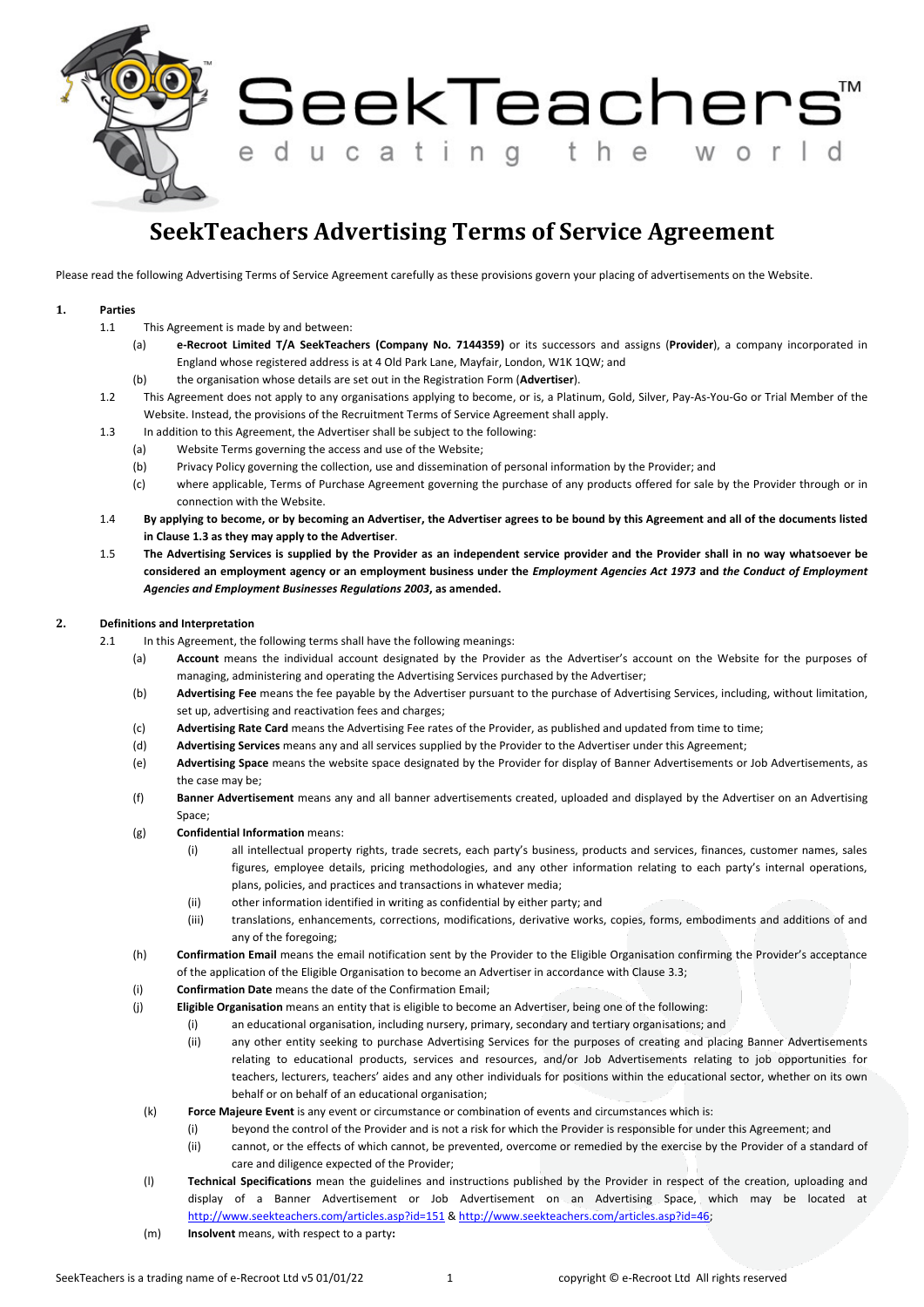

#### SeekTeachers ing th ucat W e

- (i) it is (or states that it is) insolvent;
- (ii) it is in receivership, in receivership and management, in liquidation, in provisional liquidation, under administration or wound up or has had a receiver appointed to any part of its property;
- (iii) it is subject to any arrangement, assignment, moratorium or composition, protected from creditors under any statute, or dissolved (other than to carry out a reconstruction or amalgamation while solvent on terms approved by the other party);
- (iv) an application or order has been made (and, in the case of an application, it is not stayed, withdrawn or dismissed), resolution passed, proposal put forward, or any other action taken, in each case in connection with the party, which is preparatory to or could result in any of the circumstances detailed in any of paragraphs (i), (ii) and (iii);
- (v) it is taken to have failed to comply with a statutory demand;
- (vi) it is otherwise unable to pay its debts when they fall due;
- (vii) it is (or states that it is) bankrupt; or
- (viii) something having a substantially similar effect to any of the circumstances detailed in any of paragraphs (i) to (vii) above happens in connection with the Advertiser under the law of any jurisdiction;
- (n) **Insurances** mean business, directors and officers, health, accident, vehicle, public liability, workers' compensation and any other types of insurances capable of being procured or maintained by the Advertiser for, or in connection with, the Advertiser's business;
- (o) **Invoice** means any and all invoices issued by the Provider in respect of the provision of Advertising Services under this Agreement;
- (p) **Invoice Date** means the issue date of an Invoice as specified in the same;
- (q) **Job Advertisement** means any and all job advertisements created, uploaded and displayed by the Advertiser on an Advertising Space;
- (r) **Minimum Service Term** means the following respective periods, where applicable:
	- (i) with respect to the Bronze package, a period of thirty (30) days;
	- (ii) with respect to the Silver package, a period of forty five (45) days; and
	- (iii) with respect to the Gold package, a period of sixty (60) days.
	- (iv) With respect to Banner packages, a period of 1000 impressions
- (s) **Registration Form** means the online form used by the Advertiser in respect of its application to purchase Advertising Services;
- (t) **Service Term** shall be the term specified in Clause 6;
- (u) **Website** mean[s www.SeekTeachers.com](http://www.seekteachers.com/) o[r www.SeekTeachers.co.uk;](http://www.seekteachers.co.uk/)
- (v) **Website T&C** means the Website General Terms and Conditions which may be found at [http://www.seekteachers.com/articles.asp?id=93;](http://www.seekteachers.com/articles.asp?id=93)
- (w) **Works** mean any texts, names, logos, trademarks, designs, techniques, concepts, images, illustrations, drawings, reports, specifications, calculations and other documents or materials or any derivative works thereof.
- 2.2 In this Agreement, reference to:
	- (a) one gender includes the others;
	- (b) the singular includes the plural and the plural includes the singular;
	- (c) a person includes a body corporate;
	- (d) a party includes the party's executors, administrators, successors and permitted assigns;
	- (e) a statute, regulation or provision of a statute or regulation (**Statutory Provision**) includes:
		- (i) that Statutory Provision as amended or re-enacted from time to time; and
		- (ii) a statute, regulation or provision enacted in replacement of that Statutory Provision;
	- (f) **£** means UK pound sterling;
	- (g) **including** and similar expressions are not words of limitation;
	- (h) where a word or expression is given a particular meaning, other parts of speech and grammatical forms of that word or expression have a corresponding meaning;
	- (i) headings are for convenience only and do not form part of this Agreement or affect its interpretation;
	- (j) a provision of this Agreement must not be construed to the disadvantage of a party merely because that party was responsible for the preparation of this Agreement or the inclusion of the provision in it.

#### **3. Advertising Services**

- 3.1 The Advertising Services offered by the Provider comprise the following:
	- (a) provision of Advertising Space on the Website for the purposes of creating and placing either or both of the following: (i) Banner Advertisements;
		- (ii) Job Advertisements; and
	- (b) provision of an Account for the purposes of:
		- (i) updating details contained in the applicable Registration Form;
		- (ii) uploading Banner Advertisements or Job Advertisements, as the case may be, on to the applicable Advertising Space; and
		- (iii) making online payments.
- 3.2 The Advertising Services are only offered to Eligible Organisations. An Eligible Organisation may apply to become an Advertiser by submitting the appropriate Registration Form to the Provider and where necessary, paying the Advertising Fee in accordance with Clause 8.
- 3.3 The application to become an Advertiser shall be confirmed ONLY upon acceptance of such application by the Provider by way of a Confirmation Email sent to the Eligible Organisation's email address specified in the Registration Form.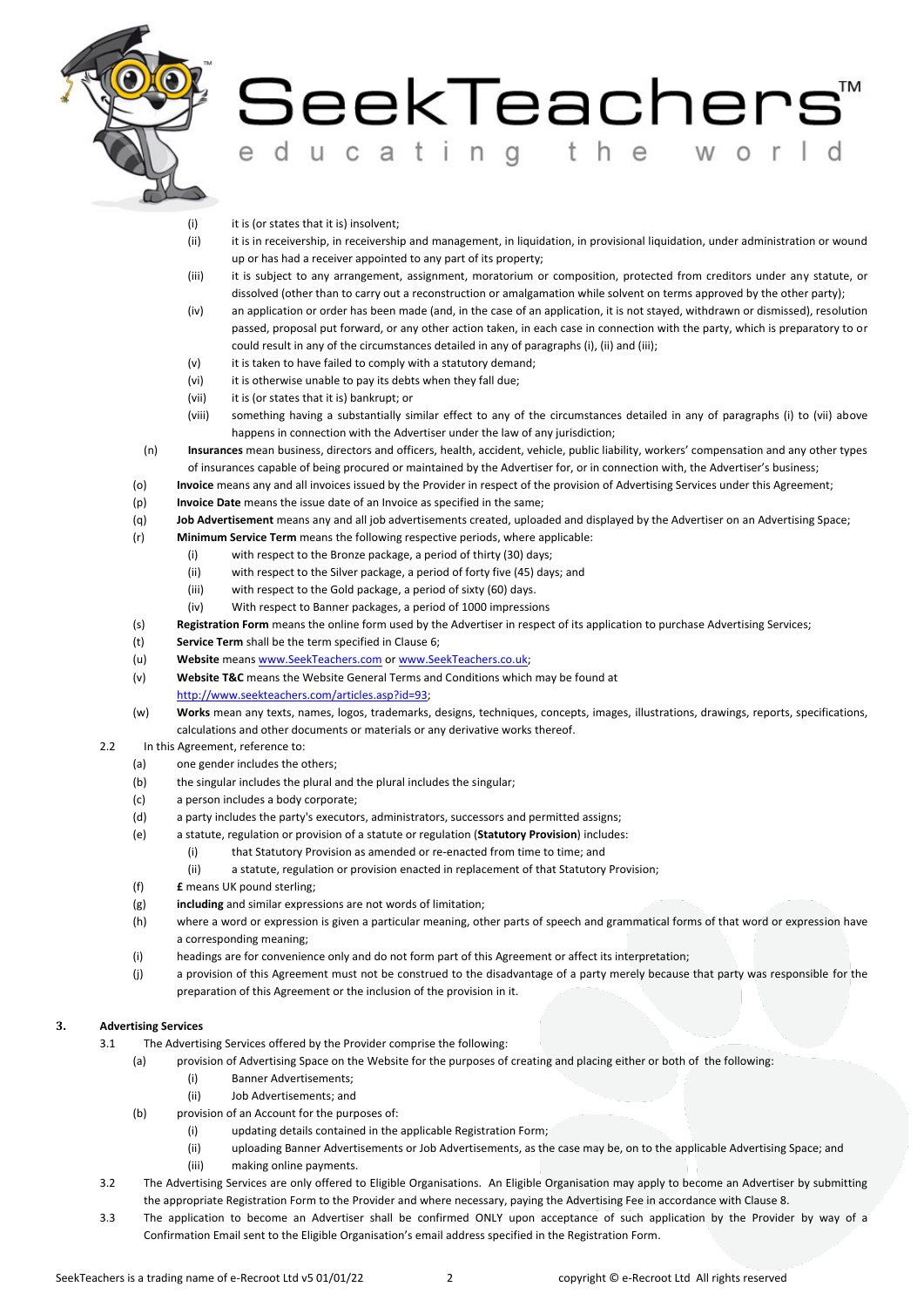

# SeekTeacher

t. h

e

3.4 The Provider reserves the sole and absolute right to accept or reject any application herein, or vary such application in whole or in part, and the Provider shall not be obliged to provide any reasons whatsoever for such rejection or variation.

n

 $\mathbf{I}$ 

g

#### **4. Conditions of Purchase**

- 4.1 The Advertiser acknowledges and agrees that in agreeing to purchase, or in purchasing the Advertising Services, the Provider makes no representation or warranty as to merchantability or fitness for a particular purpose, including any representation or warranty that the Advertising Services:
	- (a) will be uninterrupted or error free;
	- (b) will meet the Advertiser's requirements, including, without limitation:

u c a t

- (i) any requirements relating to access, use and/or operation of the Advertising Services supplied to the Advertiser;
- (ii) any requirements relating to sales or profits, or lack of sales or profits thereof, in respect of the placement of Banner Advertisements on the Website; or
- (iii) any requirements relating to results, or lack of results thereof, in respect of the placement of Job Advertisements on the Website; and
- (c) will be free from external intruders (hackers), virus or worm attack, denial of service attack, or other persons having unauthorised access to the Advertising Services or the Website.

#### **5. Conditions of Use**

- 5.1 The Advertiser further acknowledges and agrees that in agreeing to use, or in using the Advertising Services:
	- (a) scheduled and/or unscheduled Website maintenance may be required to be performed by the Provider or a third party supplier from time to time and such maintenance may necessitate the Website to be placed offline for a certain duration and the Website may accordingly be inaccessible by the Advertiser and any other persons, including potential customers or clients of the Advertiser;
	- (b) the Provider may, but shall not be obliged to, archive Banner Advertisements or Job Advertisements placed on the Website using backup mechanisms on a regular basis for the purposes of disaster recovery and in the event of equipment failure or data corruption, the Provider may restore the content of all Banner Advertisements and Job Advertisements from its last known working archive. Notwithstanding the aforesaid, the Advertiser acknowledges and agrees that:
		- (i) it is the sole responsibility of the Advertiser to maintain current copies of all Banner Advertisements or Job Advertisements created by the Advertiser;
		- (ii) in the event of corruption of data maintained by the Provider or in the event of the Provider uploading an old archive, the Advertiser has the sole responsibility of uploading such current copies;
		- (iii) the Provider shall not be liable whatsoever for any incomplete, out-of-date, corrupt or otherwise deficient Banner Advertisements or Job Advertisements recovered from the Provider's backups;
	- (c) the Provider may, in its absolute discretion, upgrade, revise or change any or all parts of the Website, or may migrate the Website from one host system to another, at any time and from time to time. The Provider shall not be liable whatsoever for any loss or damage resulting from such upgrade, revision, change or migration and the Provider shall not take any responsibility for any Website or Advertising Services failure resulting from the same;
- 5.2 In creating, uploading, posting, transmitting or making available in any other way any Banner Advertisement or Job Advertisement on an Advertising Space:
	- (a) the Advertiser must comply with any Technical Specifications published by the Provider, the terms of which are incorporated into this Agreement by reference;
	- (b) the Advertiser must conduct such tests and computer virus scanning as may be necessary to ensure that any and all Banner Advertisement or Job Advertisement uploaded do not contain any computer virus and will not in any way, corrupt the data or systems of the Provider or any other persons;
	- (c) the Advertiser must not create, upload, post, transmit or otherwise make available:
		- (i) any Banner Advertisement or Job Advertisement that contains inaccurate, misleading or otherwise deceptive statements or claims;
		- (ii) any Banner Advertisement or Job Advertisement that is unlawful, harmful, threatening, abusive, harassing, tortuous, discriminatory, defamatory, pornographic, obscene, libellous, invasive of another's privacy, hateful, or racially, ethnically, politically biased or harmful or otherwise objectionable;
		- (iii) any Banner Advertisement or Job Advertisement, or part thereof, that the Advertiser does not have a right to make available under any law or under contractual or fiduciary relationships (such as inside information, proprietary and confidential information learned or disclosed as part of employment relationships or under non-disclosure agreements);
		- (iv) any Banner Advertisement or Job Advertisement that infringes any patent, trademark, trade secret, copyright or other proprietary rights of any other persons;
		- (v) any Banner Advertisement or Job Advertisement comprising illegal advertising or promotional materials, "junk mail," "spam," "chain letters," "pyramid schemes," or any other form of unlawful solicitation;
		- (vi) any Banner Advertisement or Job Advertisement containing software viruses or any other computer code, files or programs designed to interrupt, destroy or limit the functionality of any computer software or hardware or telecommunications equipment; or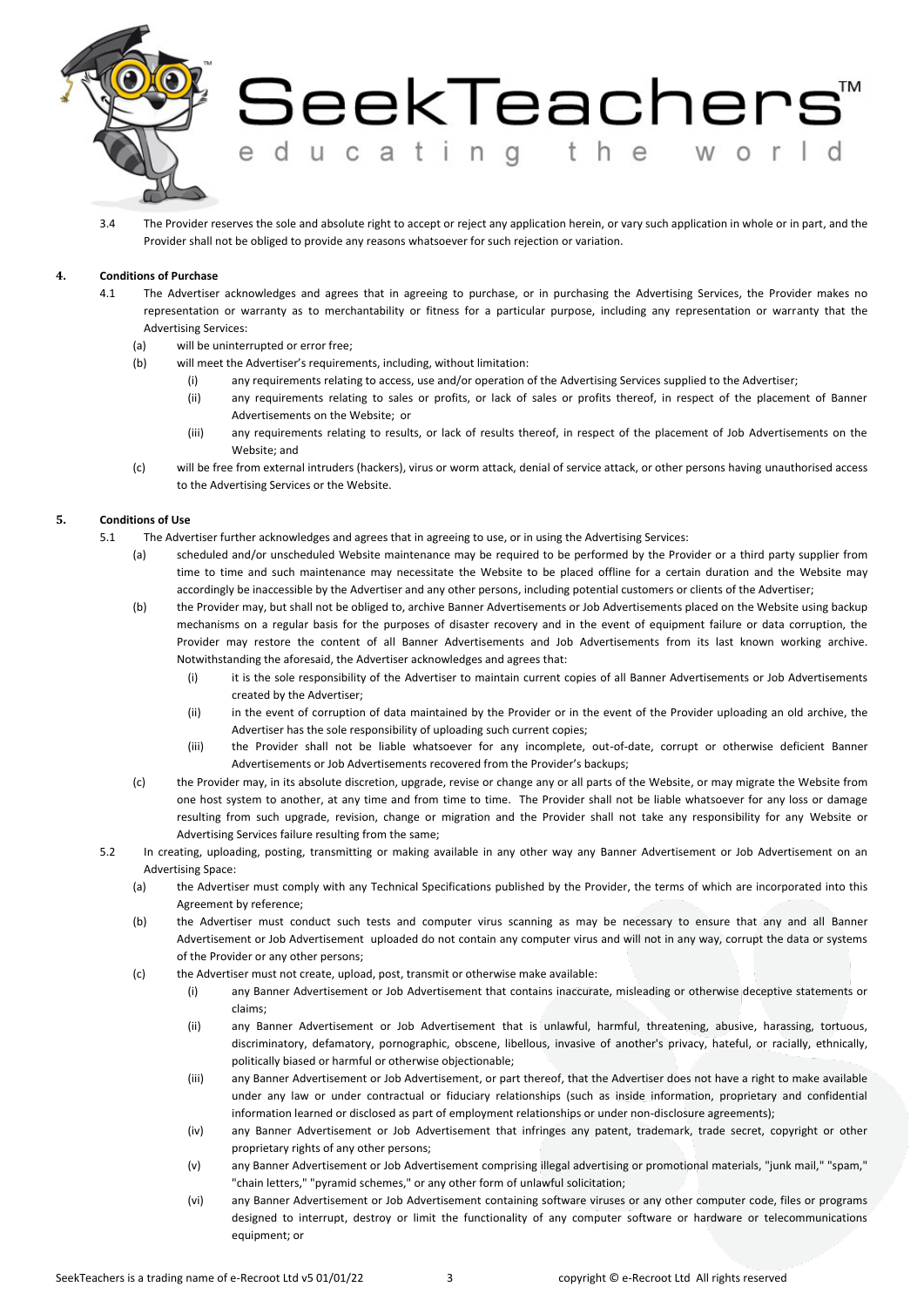

#### SeekTeachers t ucat ing h.

e

W

(vii) any Banner Advertisement or Job Advertisement purporting to impersonate any other person or entity, including, but not limited to, any other persons, the Provider's official, employee, consultant, guide, host or any other representative, or falsely state or otherwise misrepresent the Advertiser's affiliation with any person or entity;

- (d) the Advertiser bears the sole responsibility to immediately rectify any Banner Advertisement or Job Advertisement uploaded, posted, transmitted or in any other way used in error or in breach of any provisions herein;
- (e) the Advertiser further bears the sole responsibility for all transactions or dealings made or entered into with any third parties as a direct or indirect result or consequence of any Banner Advertisement or Job Advertisement;
- (f) without incurring any liability to the Provider and at the Advertiser's sole cost and expense:
	- (i) the Provider shall have the right (but not the obligation) in its sole discretion to remove or modify any Banner Advertisement or Job Advertisement uploaded, posted, emailed, transmitted or otherwise made available on any Advertising Space on the Website which may, in the Provider's sole opinion, be in breach or any provisions herein; and
	- (ii) the Provider may access, preserve, and disclose all Banner Advertisement or Job Advertisements uploaded, posted, transmitted or otherwise made available on any Advertising Space on the Website by the Advertiser if required to do so by law or in a good faith belief that such access, preservation or disclosure is reasonably necessary to:
		- a. comply with legal process;
		- b. enforce this Agreement;
		- c. respond to the Advertiser's requests for technical support; and
		- d. protect the rights, property, or personal safety of the Website, other Advertisers, other persons accessing or visiting the Website and/or the public.
- 5.3 The Advertiser hereby grants the Provider a non-exclusive, royalty-free, worldwide license for the duration of the Service Term and any renewals or extensions thereafter, to do any or all of the following to the extent necessary to perform the Advertising Services:
	- (a) digitise, convert, install, upload, select, order, arrange, compile, combine, synchronise, use, reproduce, store, cache, process, retrieve, transmit, distribute, publish, publicly display, publicly perform and hyperlink any Banner Advertisements or Job Advertisements; and
	- (b) make archival or back-up copies of such Banner Advertisements and Job Advertisements.

#### **6. Service Term**

6.1 The Service Term in respect of each Advertising Service purchased shall commence on Confirmation Date and shall continue until the Advertising Service is cancelled or terminated in accordance with Clause 16.

#### **7. Advertising Fee**

- 7.1 The Advertiser shall pay the Provider the Advertising Fee based on the Provider's Advertising Rate Card as confirmed in the Booking Confirmation.
- 7.2 The Provider reserves sole and absolute right to vary the Advertising Fee and/or any promotions or discounts thereof, including provision of gratis Advertising Services, at any time, and the Provider shall not be obliged to provide any reasons whatsoever for such variation. Notification of all variations shall be given to the Advertiser as soon as may be practicable subsequent to the said variation.
- 7.3 Any variations in the Advertising Fee shall take effect on the 30<sup>th</sup> day following the date of the notification by the Provider.

#### **8. Payment of Advertising Fee**

- 8.1 Payment of the Advertising Fee must be made by the Advertiser by way of PayPal, cash, cheque, bank transfer or any other methods as the Provider may specify from time to time.
- 8.2 The Advertising Fee shall be due and payable in accordance with the following payment schedule. The Provider's Invoice in respect of the Advertising Fee shall be issued to the Advertiser on submission of the Registration Form. The amount specified in the Invoice shall be due and payable by the Advertiser within **seven (7) days** from the Invoice Date. Payment via PayPal will be processed immediately.
	- (a) thereafter, the Provider shall issue an invoice to the Advertiser on the submission of a new Job Advertisement. The amount specified in the Invoice shall be due and payable by the Advertiser with **seven (7) days** of the Invoice Date. Payment via PayPal will be processed immediately.
- 8.3 Any VAT imposed in respect of the supply of Advertising Services by the Provider to the Advertiser shall also be due and payable at the same time as the Advertising Fee.
- 8.4 Without limiting any other rights the Provider may have under this Agreement or by force of law or equity, if for any reason, the Advertiser fails make full payment of the Invoice amount subsequent to submission of the Registration Form, the Provider may:
	- (a) charge interest at the rate of 2% above the base lending rate of the Bank of England calculated daily on all overdue monies (excluding interest under this Clause) until the same is paid in full;
	- (b) at its sole discretion, suspend the supply of Advertising Services under this Agreement all overdue monies have been paid in full; and
	- (c) institute any recovery process as the Provider in its discretion thinks fit at the Advertiser's cost and expense.
- 8.5 The Advertiser shall not be entitled to set off any overdue monies herein against any claims which may have been or may anticipated to be made by the Advertiser against the Provider or for any other reason whatsoever.
- 8.6 The Advertiser hereby authorises the Provider to obtain from, and give to, credit reporting agencies and other credit providers, credit information about the Advertiser, including, without limitation, information relating to the credit history and creditworthiness, credit standing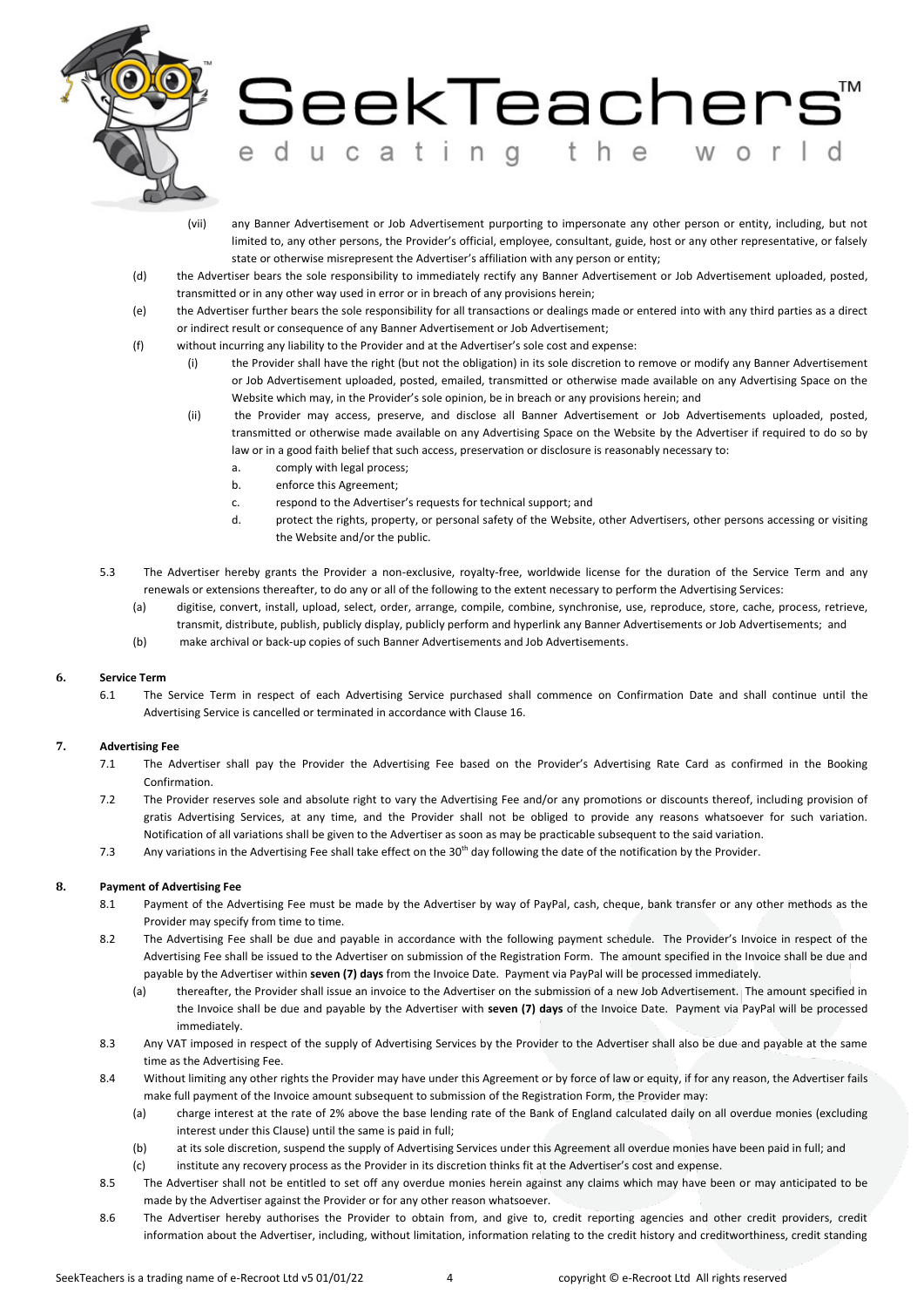## SeekTeachers" ucating th

W

and credit capacity of the Advertiser.

#### **9. Online Payments**

- 9.1 Payments made through PayPal or any other online payment facilities are made through third party providers. Accordingly, while the Provider shall use its best efforts to engage a reputable third party supplier for the operation and management of online payment facilities, the Advertiser acknowledges and agrees that, in paying through such online payment facilities:
	- (a) neither the Provider nor the third party supplier is able to guarantee the security or privacy of any information submitted or provided through or in connection with the facility;
	- (b) any submission or provision of information (including provision of credit card information) by the Advertiser through or in connection with the facility shall be made at the Advertiser's own risk;
	- (c) the Advertiser is responsible for ensuring that the transaction, credit card information and all other details provided by the Advertiser in relation to any payments made through or in connection with the facility are correct;
	- (d) the Provider disclaims any and all liability for, or arising in connection with:
		- (i) any interception, 'hacking' or other unauthorised access of such information by any unauthorised third parties; and
		- (ii) any incorrect transactions, errors or otherwise caused by factors outside of the control of the Provider and/or the third party supplier.
- 9.2 Subject to the other provisions of this Clause, if for any reason the Provider is held to be liable to the Advertiser in relation to the online payment facility, the extent of the Provider's total liability shall be limited to an amount equivalent to the applicable transaction made by the Advertiser through the facility.

#### **10. Intellectual Property**

- 10.1 Save for any pre-existing proprietary works belonging to the Advertiser, all intellectual property rights, title and interests in any and all Works displayed on the Website shall remain vested in the Provider or shall remain the proprietary rights of their legal owners.
- 10.2 The Advertiser agrees and acknowledges that it will receive no right, title or interest whatsoever in respect of such intellectual property rights under this Agreement.
- 10.3 The Advertiser is strictly prohibited from copying, modifying, 'reverse-engineering' or commercially exploiting in any other way such Works or any parts thereof unless express written approval is given and agreed in advance by the Provider or such use or copying is required by law.

#### **11. Confidential and Proprietary Information**

- 11.1 Each party acknowledges that it ("**Recipient**") may receive Confidential Information of the other party ("**Disclosing Party**"). Notwithstanding the aforesaid, each party:
	- (a) must keep Confidential Information confidential;
	- (b) may use Confidential Information, but only in relation to this Agreement;
	- (c) may disclose Confidential Information to enable it to perform its obligations under this Agreement but only to its employees, contractors, agents, advisors or authorised representatives to the extent that they have a need to know;
	- (d) must not copy the Confidential Information or any part of it other than as strictly necessary for the purposes of this Agreement;
	- (e) must implement security practices against any unauthorised copying, use, disclosure (whether such disclosure is in writing, oral, or any other form), access, damage, or destruction;
	- (f) must immediately notify the Disclosing Party if the Recipient suspects or becomes aware of any unauthorised copying, use or disclosure in any form, and
	- (g) must comply with the reasonable directions of the Disclosing Party in relation to the Confidential Information.
- 11.2 The Recipient will not be obliged to treat as confidential any information received from the Disclosing Party which:
	- (a) is rightfully known to the Recipient prior to its disclosure by the Disclosing Party;
	- (b) is generally known or easily ascertainable by third parties;
	- (c) is released by the Disclosing Party in writing to any other person, firm or entity without restriction;
	- (d) is independently developed by the Recipient without any reliance on the Confidential Information of the Disclosing Party; or
	- (e) is or later becomes publicly available or may be lawfully obtained by the Recipient from any third party.
- 11.3 The Recipient may disclose any Confidential Information received under this Agreement pursuant to any applicable law, regulation, or court order, provided that such disclosure must be limited to the minimum acceptable level of disclosure and that the Recipient notifies the Disclosing Party as soon as reasonably practicable (unless restricted by law), of the imminent disclosure.
- 11.4 Immediately upon the earlier of:
	- (a) the Disclosing Party's written request; or
	- (b) the termination or expiration of this Agreement for any reason,

without limiting any other obligations of the Recipient under this Agreement, the Recipient must return or, at the Disclosing Party's direction, destroy all Confidential Information of the Disclosing Party in its possession.

#### **12. Taxes and Insurances**

12.1 The Advertiser agrees and warrants that, save for any Taxes specified in any Invoice issued by the Provider to the Advertiser or forming part of any Advertising Fee, it shall be solely responsible for the payment of all Taxes and other costs, expenses, liabilities and claims arising from, or in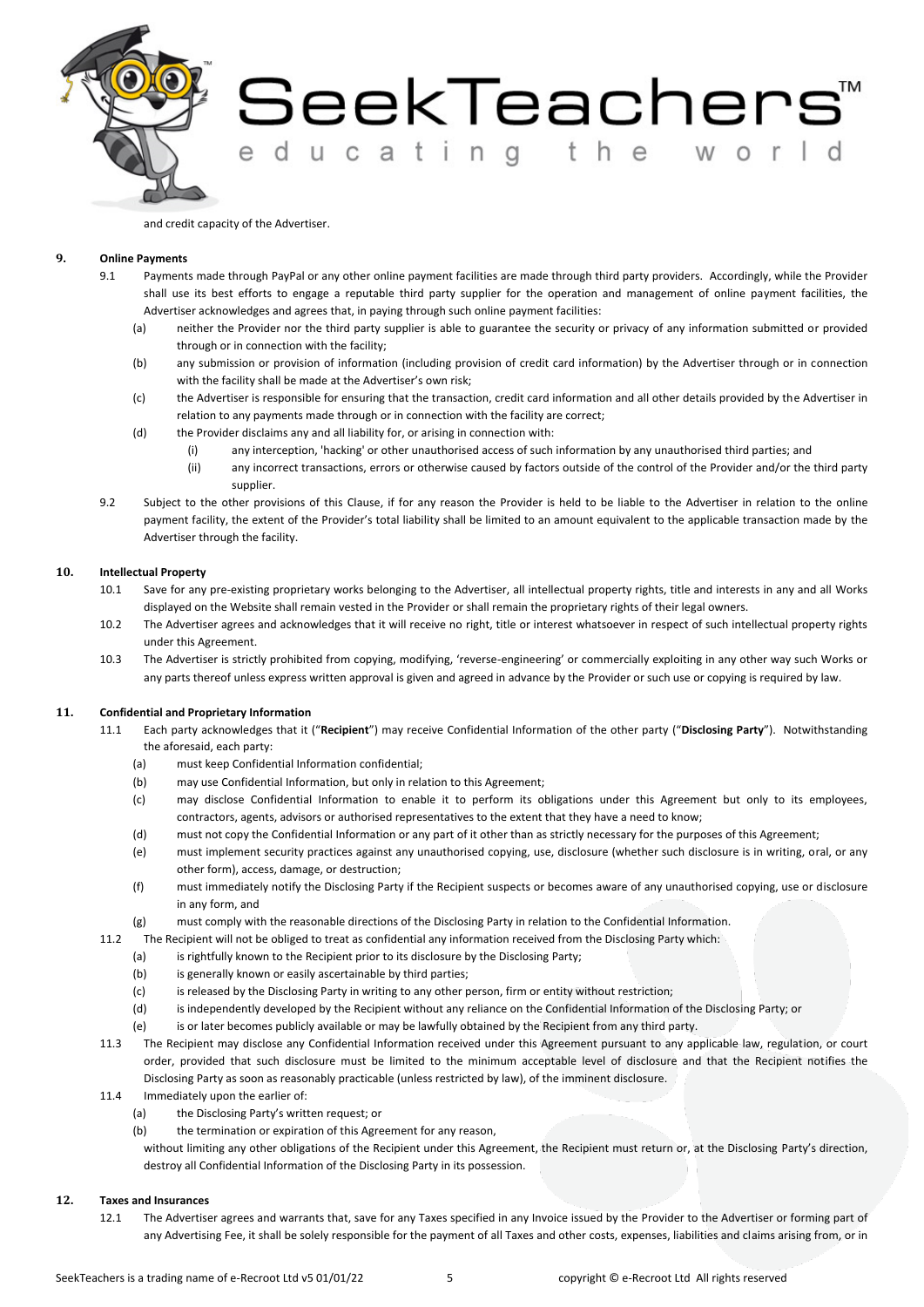

# SeekTeachers

 $t$ 

h. e W

connection with, the use of the Advertising Services or under this Agreement.

ucat

12.2 The Advertiser bears the obligation to provide, and ensure the currency of, all necessary Insurances maintained by a prudent business of a similar nature to that of the Advertiser's and shall provide and maintain all Insurances required by law to be maintained, none of which the Provider is responsible for.

ing

#### **13. Relationship of Parties**

- 13.1 The Provider is an independent service provider and is not to be considered a partner, an agent or a fiduciary of the Advertiser for any purpose whatsoever.
- 13.2 The Advertiser acknowledges and agrees that the Provider may, at the Provider's sole and absolute discretion, contract to supply similar services to any direct or indirect competitors of the Advertiser at any time.

#### **14. Limitation of Liability and Indemnity**

- 14.1 To the fullest extent permitted by law, neither the Provider nor its employees, officers, contractors, affiliates, related entities and other partners shall be liable for any indirect, special, incidental or consequential loss or damages arising out of, or in connection with, this Agreement, the Advertising Services or any results achieved, or unachieved, through the Advertiser's use of the Advertising Services, including without limitation, loss of profits or revenue, use, data, contracts, goodwill or other economic advantage, however arising, even if the Provider has previously been advised of the possibility of such losses.
- 14.2 Subject to the provisions of this Agreement, if for any reason the Provider is liable to the Advertiser for loss or damage of any kind, however caused, in contract, tort (including negligence), under any statute or otherwise arising from or relating in any way to this Agreement or the performance or non-performance of the Advertiser in respect of the Advertising Services, such liability shall be limited, at the Provider's exclusive option, to:
	- (a) the supply of the Advertising Services again; or
	- (b) the cost of having the Advertising Services supplied again,

and in any event, shall not exceed, in aggregate, the total amount paid by the Advertiser to the Provider for the Advertising Services that are the subject of the Advertiser's claim.

14.3 The Advertiser agrees to fully indemnify, defend and hold the Provider, its employees, officers, contractors, affiliates, related entities and other partners, harmless from any and all claims or demands, liabilities, damages, losses, costs and expenses, including reasonable legal fees, made by any third party due to or arising out of this Agreement, the Advertiser's breach of any obligations under this Agreement and the violation of the rights of any persons.

#### **15. Advertiser General Warranties**

- 15.1 The Advertiser hereby represents and warrants that:
	- (a) the Advertiser is duly authorised to enter into this Agreement in accordance with the method or form of authorisation required by its constitution or by applicable laws under its jurisdiction of formation or incorporation;
	- (b) when executed, this Agreement shall be legal, valid and binding on the Advertiser, enforceable against the Advertiser in accordance with its terms and conditions subject to all applicable laws, and will not violate or create a default under any law, rule, regulation, judgment, order, instrument, agreement or charter document binding on the Advertiser and/or its property;
	- (c) the Provider has not given to the Advertiser, and the Provider hereby expressly disclaims to the maximum extent permitted by law, all conditions, warranties, representations, liabilities and obligations, whether express or implied, under this Agreement or under any other communications between the parties;
	- (d) the Advertiser has agreed to enter into this Agreement based on its own judgment and discretion, and expressly disclaims any reliance upon any statements or representations made by the Provider;
	- (e) there are no pending or threatened actions or proceedings before any court or administrative agency that could have a material adverse effect on performance of the Advertiser's obligations under this Agreement, nor is the Advertiser in default under any material loan, lease or purchase obligation; and
	- (f) all information furnished, and to be furnished by the Advertiser, shall be true, correct and complete.

#### **16. Cancellation, Suspension and Termination**

#### 16.1 **Cancellation by Advertiser:**

- (a) No cancellation may be made by the Advertiser during any applicable Minimum Service Term.
- (b) The Advertiser may, subject to the aforesaid, cancel the Advertising Services by way of a written cancellation notice given to the Provider;
- (c) The effective date of cancellation shall be the  $30<sup>th</sup>$  day following the date of the said cancellation notice;
- (d) All Advertising Fees paid by the Advertiser in respect of the purchase of Advertising Services prior to the effective date of cancellation shall not be refunded to the Advertiser and correspondingly, the Advertiser shall be liable for all Advertising Fees due and payable by the Advertiser thereof.

#### 16.2 **Suspension or termination by Provider:**

- (a) The Provider may, without notice, suspend or terminate, or deny the access or use of, the Advertising Services:
	- (i) if the Advertiser fails to comply with any provision in this Agreement (including failure to pay all Advertising Fees due and any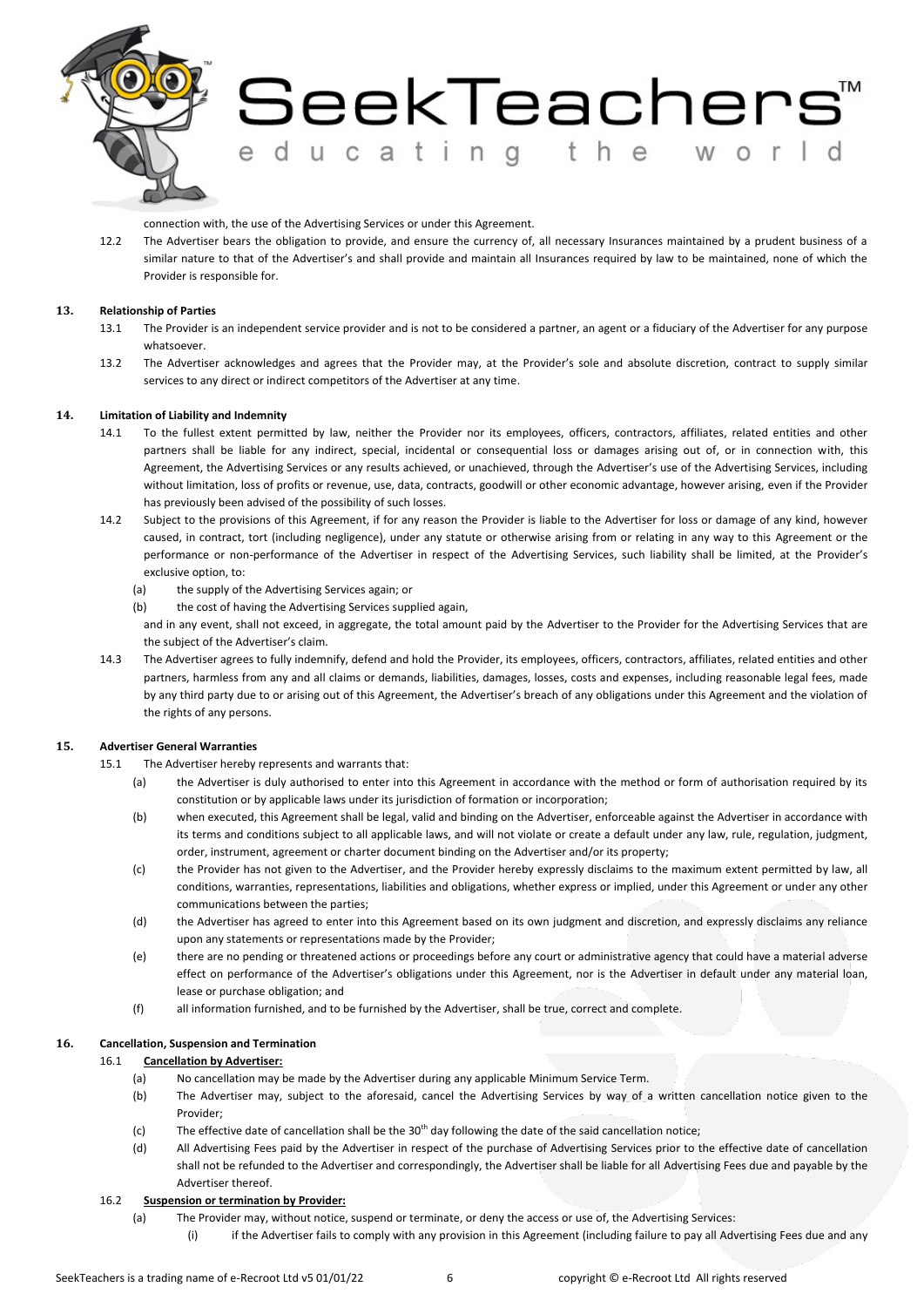

### SeekTeacher: t. h

 $\ominus$ 

g n

other charges imposed in respect of the same), or do, or allow to be done, anything which in the opinion of the Provider, may have the effect of jeopardising the performance of obligations by the Advertiser under this Agreement, until the breach (if capable of remedy) is remedied;

(ii) if the Advertiser is Insolvent; or

U.

c a

t Ť

- (iii) if a Force Majeure Event continues beyond one (1) month from the date of commencement of such event;
- (b) Unless Clause 16.2(a)(iii) applies:
	- (i) the Advertiser shall remain liable for all Advertising Fee and any other charges due and payable under this Agreement throughout the period of suspension; and
	- (ii) any reactivation or resumption of access and use of the Advertising Services shall be made entirely at the Provider's discretion and on any terms and conditions as the Provider thinks fit, including the condition for payment of a reactivation fee.
- 16.3 In the event of a suspension or termination for any reason whatsoever, the Provider shall be under no obligation whatsoever to provide the Advertiser with any copies of any Banner Advertisements or Job Advertisements or any other information, materials or data developed or created by the Advertiser and uploaded onto its Account or any other parts of the Website.
- 16.4 Notwithstanding termination under this Clause, all obligations and rights arising under Clauses 8 (**Payment of Advertising Services**), 10 (**Intellectual Property**), 11 (**Confidential Information**) and 14 (**Limitation of Liability and Indemnity**) shall survive the termination of this Agreement.

#### **17. Dispute Resolution**

- 17.1 Disputes or differences arising between Provider and the Advertiser in relation to this Agreement must preferably be settled quickly and by negotiation.
- 17.2 The parties hereby agree to determine any unresolved disputes by way of amicable agreement between the Provider and an employee of a senior management level of Advertiser.
- 17.3 If the parties cannot resolve such dispute within thirty (30) days of when the dispute is first raised by either or both the parties, the parties agree that the dispute should be referred to an external consultant or advisor who specialises in the resolution of disputes of a nature similar to the one herein. Any decision made by the external consultant or advisor shall be final and binding on the parties.
- 17.4 All costs, charges and expenses incurred as a result of the parties' use of the external consultant or advisor shall be borne by the parties equally.
- 17.5 The parties agree to adhere to the procedures set out in this Clause before enforcing any other rights permitted by law in the resolution of any disputes under this Agreement.

#### **18. Notices**

- 18.1 A party notifying or giving notice under this Agreement must give notice:
	- (a) in writing;
	- (b) if directed at the Provider, to the postal or email address or fax number set out in the Website at [http://www.seekteachers.com/articles.asp?id=37,](http://www.seekteachers.com/articles.asp?id=37) as updated by the Provider from time to time;
	- (c) if directed at the Advertiser, to the postal or email address or fax number set out in the Registration Form, as updated by the Advertiser through the Advertiser's Account from time to time.
- 18.2 A notice given in accordance with this Clause is received:
	- (a) if left at the recipient's address, on the date of delivery;
	- (b) if sent by prepaid post, five (5) days after the date of posting;
	- (c) if sent by fax, when the sender's facsimile system generates a message confirming successful transmission of the total number of pages of the notice; and
	- (d) if sent by email, when the sender does not receive any failed delivery email notification from either its, or the recipient's, mail server within five (5) days after the date of the email.

#### **19. Assignment**

19.1 Neither party is entitled to assign, dispose or in any way otherwise relinquish possession or control of all or any part of its obligations under this Agreement unless prior written consent has been given by the other party.

#### **20. Entire Agreement**

- 20.1 This Agreement shall represent the entire agreement between the parties and supersedes all previous agreements, terms, conditions, representations or claims which may have been made or agreed upon between the parties.
- 20.2 This Agreement may not be amended unless such amendments are made in writing and signed by both parties.

#### **21. Governing Law**

21.1 This Agreement shall be governed exclusively by the laws of England and Wales, and the parties hereby submit to the exclusive jurisdiction of the courts of those states.